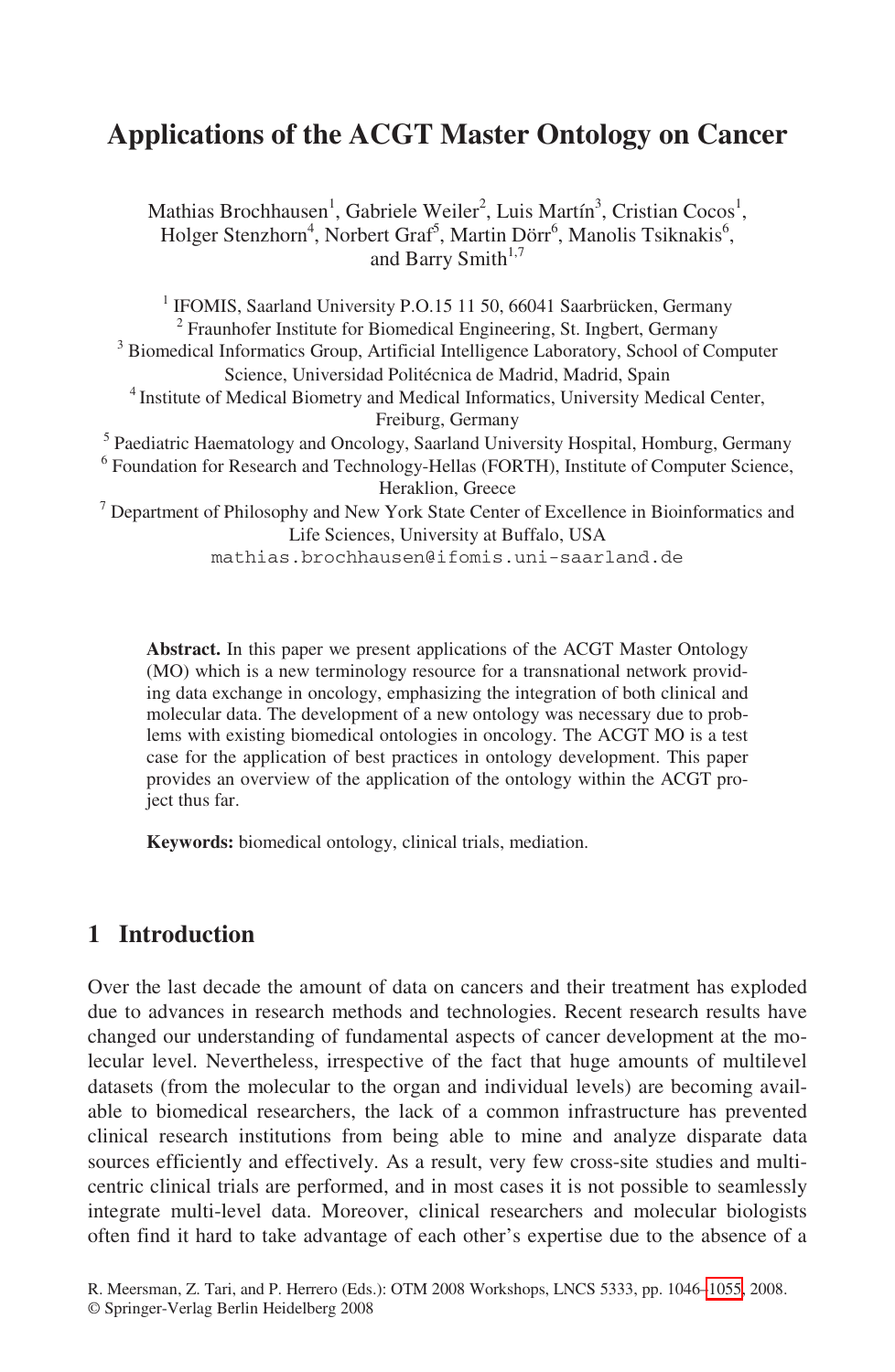cooperative environment which enables the sharing of data, resources, or tools for comparing results and experiments, and of a uniform platform supporting the seamless integration and analysis of disease-related data at all levels [1]. This situation severely jeopardizes research progress and hinders the translation of research results into benefits to patients.

The Advancing Clinico-Genomic Trials on Cancer (ACGT) integrated project aims to address this obstacle by setting up a semantic grid infrastructure in support of multi-centric, post-genomic clinical trials [2]. This system is designed to enable the smooth and prompt transfer of laboratory findings to the clinical management and treatment of patients. Obviously, this goal can only be achieved if state-of-the-art semantic technologies are part of the IT environment. In order to meet this goal, the ACGT project needed an ontology to be utilized in the context of its selected Local-As-View (LAV) data integration strategy [3]. In such a strategy the ontology plays the role of a global schema to which all local schemata are mapped, so that all their mapped equivalents are subsumed by the global schema. This requires that the global schema (i.e. the ontology) be sufficiently generic as to cover not only terminology, but also the meaning of all local schema constructs. The ACGT project achieves the semantic integration of heterogeneous biomedical databases through a service oriented, ontology driven mediator architecture that makes use of the ACGT-MO [4, 5]. The new terminology resource which underlies this integration rests upon a thorough review and critical assessment of the state of the art in semantic representation of cancer research and management.

### **2 Pre-existing Ontologies and Terminologies**

Cancer has been a focus of interest in biomedical research for a very long time. As a result of this long history, a number of terminological resources exist that are of relevance to ACGT. In order to prevent redundancy, the project undertook a very detailed review. We will illustrate this selection process by focusing on two potential resources that did not meet our criteria of excellence, and hence were either not used in ACGT, or were used after considerable alteration. We will further mention two general biomedical resources selected for integration in the ACGT terminological network.

When considering the development of an ontology-based information-sharing system for the cancer domain of the sort used by ACGT, the National Cancer Institute Thesaurus (NCIT) is a terminology resource of obvious relevance [6] Yet, there are a number of drawbacks preventing the use of the NCIT as semantic resource of the ACGT project, in part because its formal resources are too meager for our purposes, with only a fraction of NCIT terms being supplied with formal definitions of the sort required by its official description logic (DL) framework. The NCIT contains only one relation, namely the subtype relation  $(is_a)$ , as contrasted with the plurality of formally defined relations included, for example, within the OBO Relation Ontology [7]. Further, the NCIT is marred by a number of problems in its internal structure and coverage [8], including problems in the treatment of *is\_a*. For a quick illustration of the inadequate treatment of *is\_a* in the reviewed version of NCIT. let us consider the NCIT class *Organism*, which includes among its subtypes *OtherOrganismGroupings*; with this we have *OtherOrganismGroupings is\_a Organism* [6]. Given the formal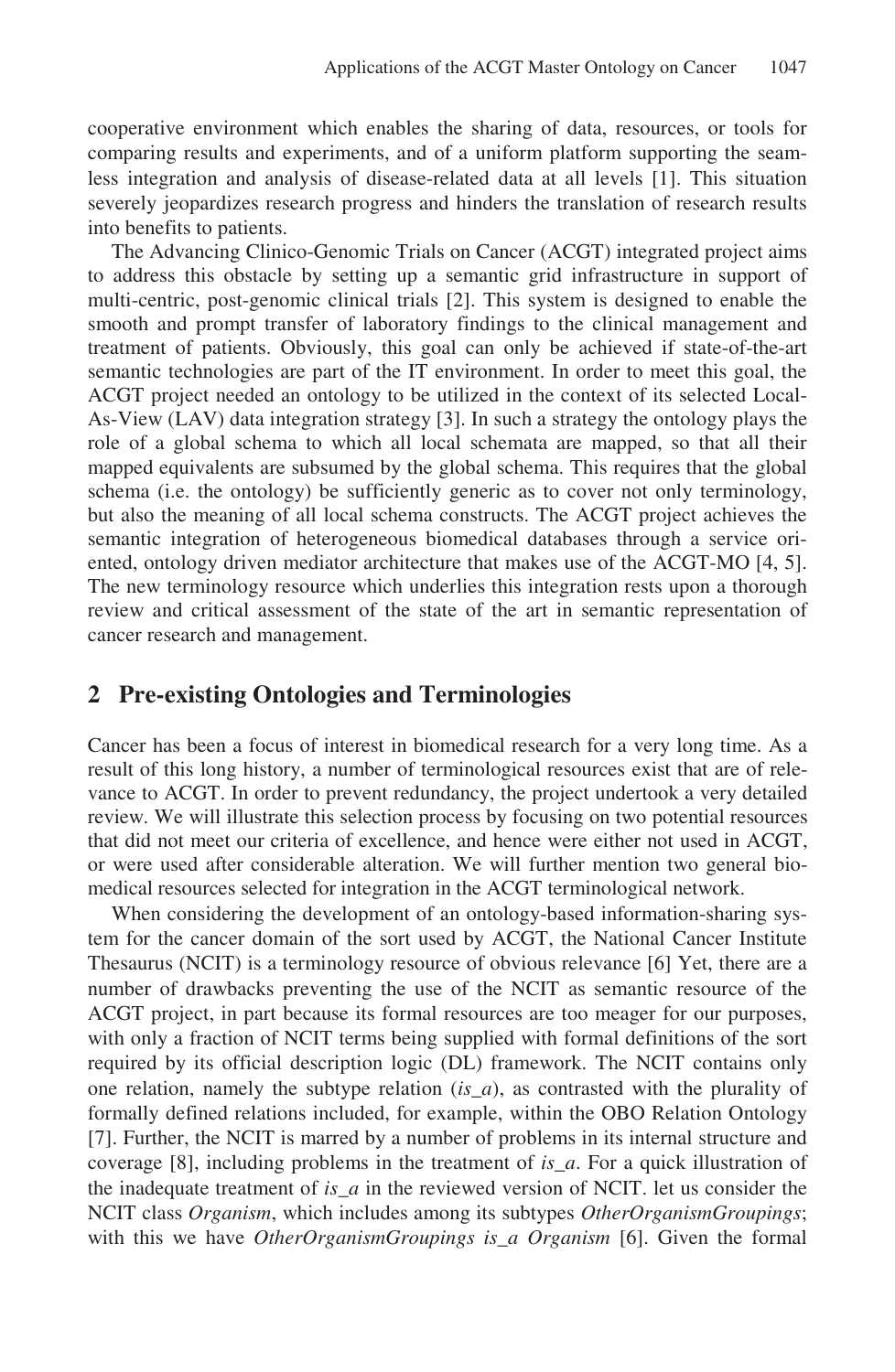definition of the subtype relation this is clearly wrong; groupings of organisms are not themselves organisms.

Another resource that has the aura of indispensability in a domain dealing with gene array data is the Microarray and Gene Expression Data (MGED) ontology [9]. Yet, even this highly used resource shows considerable deficiencies, including informal *is\_a* relations. The inconsistency becomes obvious when the textual definitions – which are an asset to MGED – are taken into account: According to the MGED ontology *Host* is a subclass of *EnvironmentalHistory*. It is obvious that this cannot be a formal *is\_a* relation. Taking a close look reveals an astonishing incoherence here: The definition of *Host* is: "Organisms or organism parts used as a designed part of the culture (e.g., red blood cells, stromal cells)" [9]. The definition of *EnvironmentalHistory* reads as follows: "A description of the conditions the organism has been exposed to that are not one of the variables under study" [9]. The thesis that an organism or organism part is a description clearly involves a crude category mistake (the confusion of use and mention). For some portions of the ACGT domain, however well-built and well maintained ontologies with high usability could be identified and reused within ACGT. This, as a matter of fact, applies both to the Foundational Model of Anatomy (FMA) [10] and the Gene Ontology (GO) [11] since they both fulfill the requirements on coherence and theoretical rigor specified in [12].

Most of the current ontologies for life sciences start from terminology appearing in documentation systems as data and pertaining to the "subject matter" of the research carried out, such as concepts about the human body, diseases and microbiological processes. However, the data kept in the systems ACGT aims at supporting also pertain to the scientific processes of observation, measurement and experimentation together with all contextual factors. A model for integrating that data must include this aspect. The CIDOC CRM (ISO21127, [13]) is a core ontology originally developed for schema integration in the field of documenting the historical context and treatment of museum objects, including a generic model of scientific processes. Some concepts and relations of the latter were reused and refined for the ACGT MO.

Effectively, developing a new ontology was imperative, since no single ontology or set of ontologies had the respective coverage and logical consistency.

## **3 The ACGT Master Ontology**

#### **3.1 Technical Details of the ACGT MO**

The intention of the ACGT MO [4] is to represent the domain of cancer research and management in a computationally tractable manner. As such, we regard it as a domain ontology. The initial version of the ACGT MO that was made public on the internet consists of 1300 classes. The ontology was built, and is being maintained, using the Protégé-OWL open-source ontology editor [14]. It is written in OWL-DL [15] and presented as an .owl file. The ACGT MO not only represents classes as linked via the basic taxonomical relation (*is\_a*), but connects them via other semantic relations called "properties" in OWL terminology. The OBO Relation Ontology (RO) [7] has been used as a basis in this regard, as RO has been specifically developed to account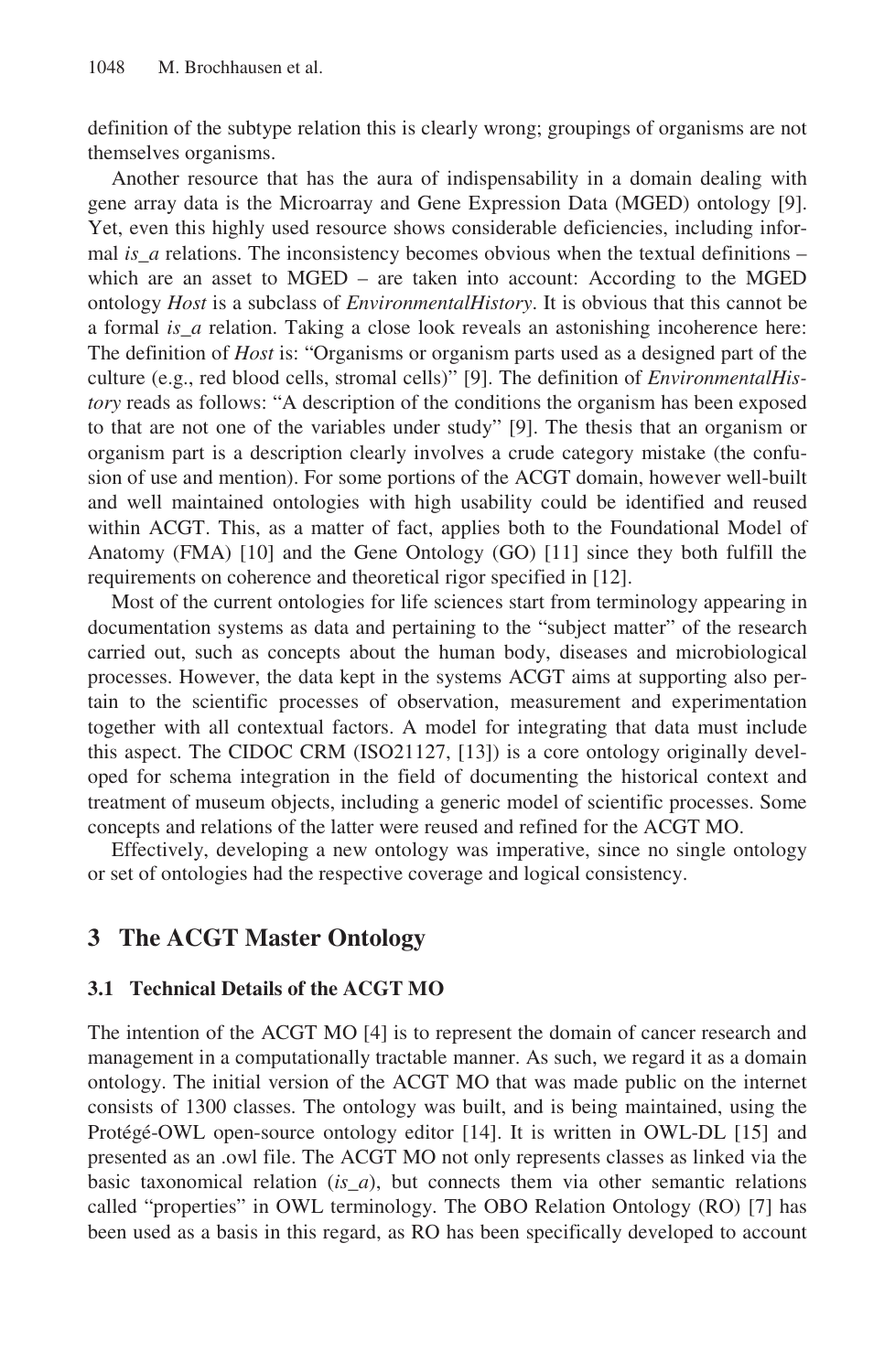for relations in biomedical ontologies [16]. Some properties of scientific observation were taken from the CIDOC CRM [13].

#### **3.2 Methodology**

The ACGT MO has been developed in close collaboration with clinicians utilizing existing Clinical Report Forms (CRFs), which were used to gather documentation on the universals and classes in their respective target domains, and to understand the general semantics of form-based reporting of clinical observation. All versions of the ontology have been reviewed by clinical partners who have proposed changes and extensions according to needs. In this process the problem of handling an ontology with more than 1300 classes for clinical users became apparent. Providing tools to examine the ontology in user-friendly ways emerged as inevitable. Yet, to ensure comprehensiveness of the representation of relevant portions of reality it was found necessary to go beyond the CRFs and the documentation provided by the clinical project partners. The latter governed the development of the leaf nodes of the ACGT MO, but we had to identify classes for a middle layer of the representation in order to ensure that the ontology provided the necessary reasoning support. Therefore, standard literature and standard classification systems were used, e.g. [17, 18, 19]. In order to provide a consistent and sound representation, the ACGT MO employs the resources of an Upper Ontology, which does not represent domain specific knowledge, but consists of classes that are generic and abstract [20]. The ACGT MO is based on Basic Formal Ontology (BFO) [21] which has proven to be highly applicable to the biomedical domain [22], and is now providing the advantage of common guidelines for ontology building to a multiplicity of research groups and organizations,

It is a well-documented fact that well-built, coherent ontologies tend to be hard to understand for clinical users [23]. An *is\_a* hierarchy based on BFO puts kinds of processes and kinds of objects on quite distant branches. The clinician should, nevertheless, have these associations readily available on the screen. We therefore proposed that the basis for these tools should be a viewing mechanism that should reflect the terms typically appearing together in particular clinical contexts, while the full ontology was running behind the scenes. The necessary associations may be found and activated by tracking the workflows commonly used in computer applications serving clinical practice. In the following we present several specific techniques and work styles that were employed in the development of the ACGT MO.

Lassila et al. [24] categorized ontologies according to the amount of information they contain. Their classification ascribes the term "ontology" to nearly everything that is at least a finite controlled vocabulary with unambiguous interpretation of classes and term relationships and with strict hierarchical subclass relationships between classes. We disagree with this overly liberal terminological practice. Ontologies that meet more elaborate criteria, and contain a much richer internal structure were dubbed "heavyweight" and differentiated from so-called "lightweight" ontologies [25]. Among the criteria mentioned for "heavyweight ontologies" are, besides the subtype relation discussed above, also the presence of properties, value restrictions, general logical constraints, and disjoints. The ACGT MO has been designed, in this respect, to be to a heavyweight ontology. A basic principle of ontology development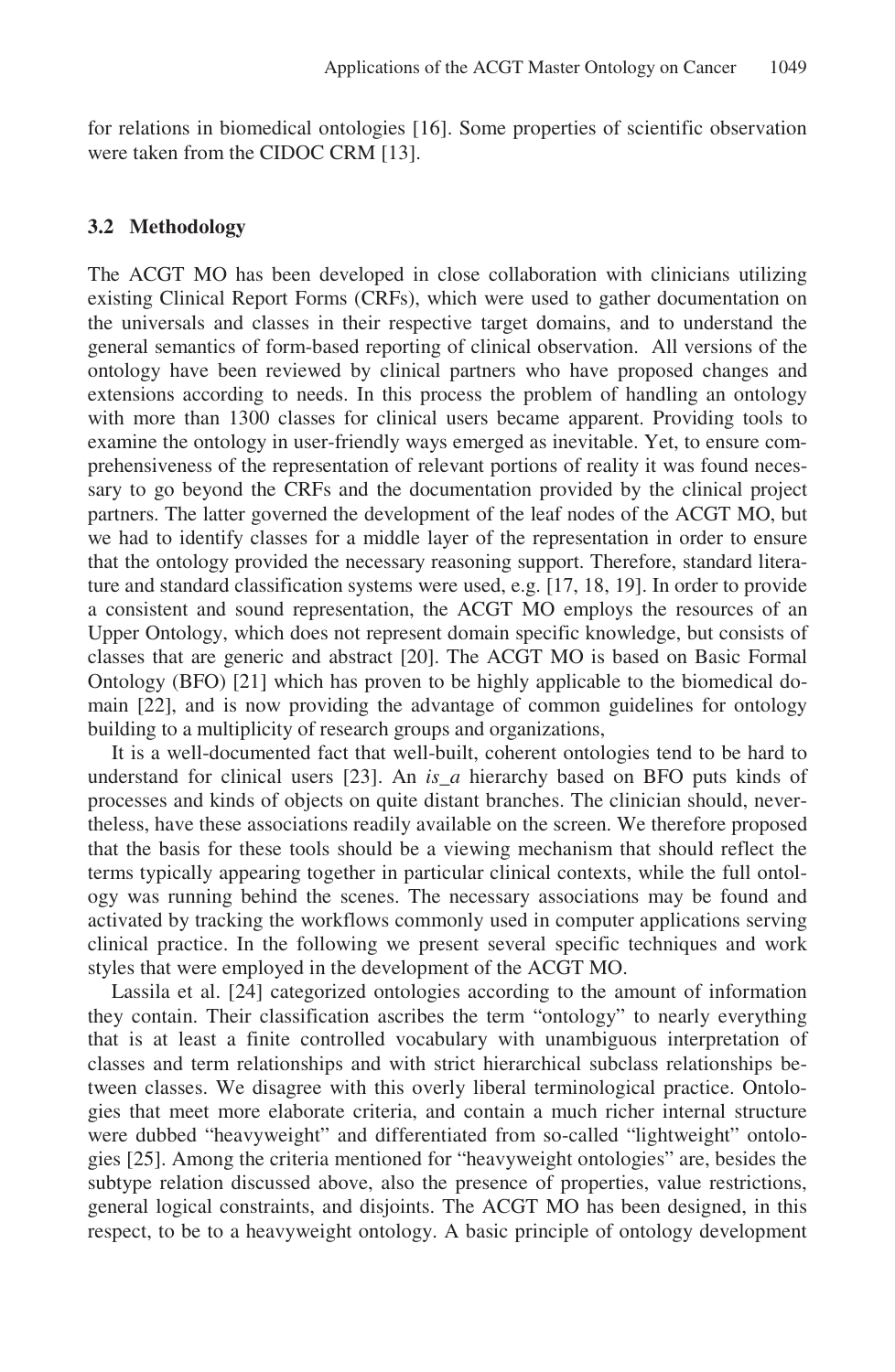is that ontologies include only classes (types, universals) but not instances (tokens). Hence the ACGT MO does not include representations of real world instances but only of universals. One of the gold standards to be followed in order to ensure a proper structure of the taxonomy of universals, is the use of a formal subtype relation and the avoidance of the informal *is\_a* relations mentioned above. The subtype relation (*is\_a*) is formally defined as follows: A *is\_a* B if and only if all instances of A are also instances of B.

In general, we embrace the thesis that a properly constructed ontology should steer clear of a taxonomical tree that allows multiple parent classes for the same child class (i.e. one child that inherits from multiple parents). The central aim is to avoid polysemy that often results from multiple inheritances. In the ACGT MO we completely avoided multiple inheritance.

Another problematic case that can be found in a number of medical databases, terminologies and even "ontologies," is the presence of so called *Not Otherwise Specified* (NOS) classes, e.g. "Brain Injury Not Otherwise Specified" or classes like "*UnknownX*" ("*UnknownAffiliation*"). Only recently havea number of revisions of SNOMED CT [26, 27] led to the deactivation of concepts involving the qualifier NOS such as 262686008 Brain injury NOS (disorder) and 162035000 Indigestion symptom NOS (finding). This demonstrates an increasing realist orientation in SNOMED CT. Already Cimino in his famous "Desiderata" essay [28] had counseled against the use of NOS and similar qualifiers. "Universals" of this kind do not, in fact, have any instances of their own; rather, they merely hint at a lack of data or knowledge. The alleged instances of those universals do not exhibit any shared properties, at least not necessarily. Therefore, we avoided such classes in the ACGT MO. The review of preexisting biomedical ontologies targeting the ACGT domain led to the decision to reuse the FMA and the GO. Furthermore, some existing medical classifications and/or controlled vocabularies have been, or will be, slightly modified and added to the ontology. An example of this type is the TNM system [19].

## **4 Database Integration Process**

The ACGT Semantic Mediation Layer (ACGT-SM) comprises a set of tools and resources that work together to serve processes of Database Integration and Semantic Mediation. The ACGT-MO is a core resource of this system, acting as Global Schema – i.e. a global framework for semantic homogenization – providing the formalization of the domain knowledge needed to support a variety of applications oriented towards clinical research and patient care. The ACGT-SM follows a Local-as-View Query Translation approach in order to cope with the problem of database integration. This means that data is not actually integrated, but is made accessible to users via a virtual repository. This repository represents the integration of the underlying databases, and the ACGT-MO acts here as database schema, providing resources for formulation of possible queries. The virtual repository has the shape of an RDF database, and the language selected for performing queries is SPARQL [29].

The ACGT-SM comprises different tools addressing different problems, such as schema level heterogeneities and instance level conflicts both at the query and data levels. These tools are designed as independent web services that collaborate in the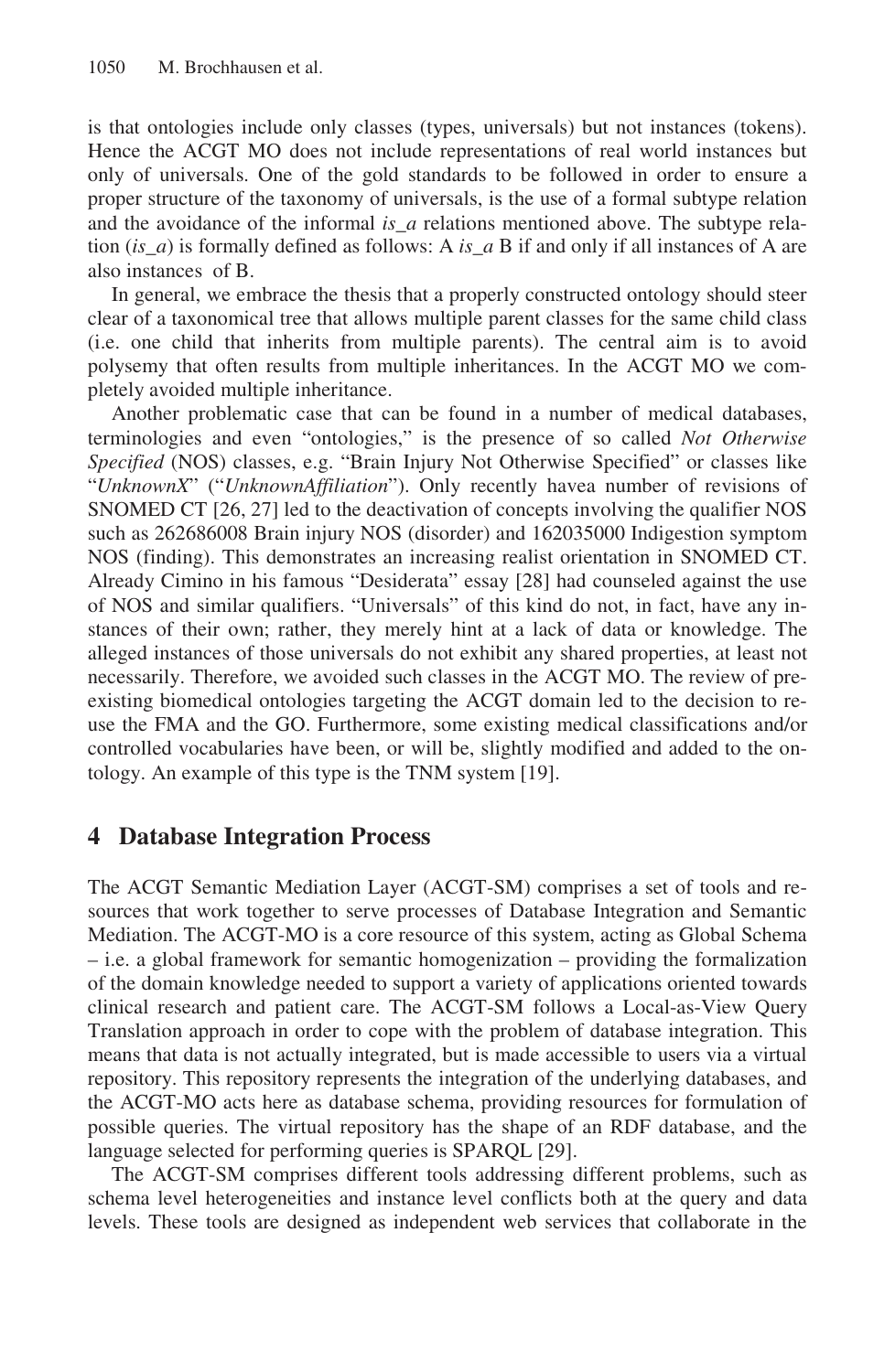mediation process and are coordinated bythe Semantic Mediator. The system also includes a tool devoted to aid in the process of building mappings. This mapping tool uses the ACGT-MO, and is based on a graphical visualization of its structure. The users of this mapping tool navigate the ACGT-MO and an underlying database schema in order to mark the entities that are semantically equivalent. The architecture of this system is shown in Figure 1.



**Fig. 1.** ACGT Semantic Mediator Layer architecture

The ACGT-SM exposes its data services using an OGSA-DAI [30] web based interface. The OGSA-DAI middleware allows easy access and integration of data via the grid. However, no grid infrastructure is needed to access these services. The ACGT-SM offers two main services, namely 1) to launch a query, and 2) to browse the schema. The latter shows a subset of the ACGT-SM underlying RDF schema. This subset is built taking into consideration the user profile.

This software system has been tested with clinical relational and image databases [31], obtaining promising results. Currently the consortium is developing a final user query tool, with the aim of helping non technical users in the processes of building and launching queries.

## **5 Exploitation of the Ontology in a Clinical Trial Management System**

The integration of existing data sources via the mediator is the general policy of the ACGT project. Yet the ultimate goal of ontology-based information management is to enable the direct integration of semantically consistent data created in different envi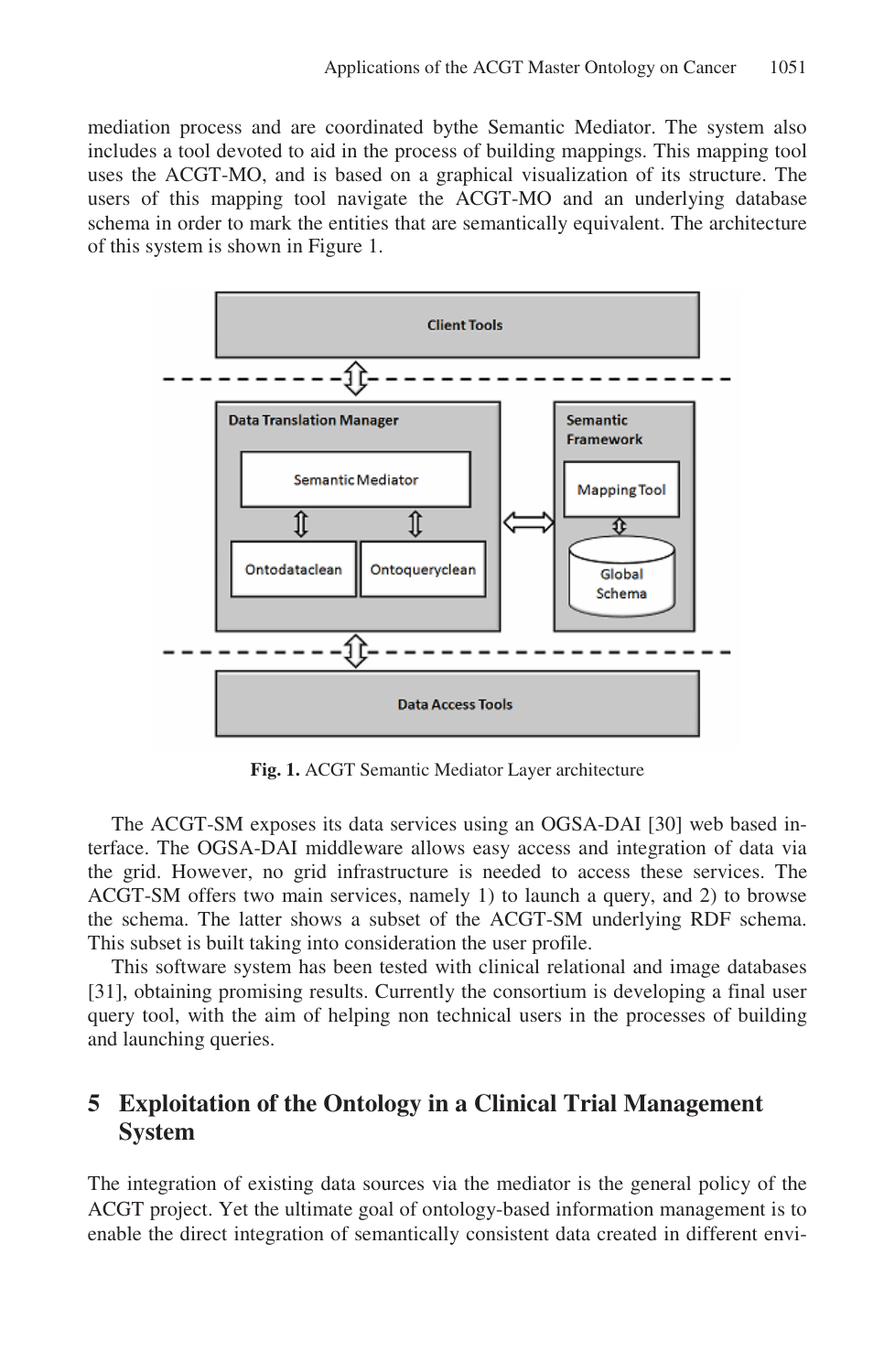ronments (e.g. clinical research, laboratory data, public health data). ACGT aims to provide solutions that demonstrate the possibility of creating data in an ontologygoverned way. To explore this approach, an Ontology-based Trial Management System (ObTiMA) is under development that enables those who undertake clinical trials to set up patient data management systems with comprehensive metadata by using the ACGT-MO [32]. This allows seamless integration of data collected in these systems into the ACGT mediator architecture. The main components of ObTiMA are the Trial Builder and the patient data management system. The Trial Builder allows a trial leader to define the master protocol, the Case Report Forms (CRFs) and the treatment plan for the trial in a way that is both semantically compliant with the ACGT MO and user-friendly. From these definitions, the patient data management system can be set up automatically. The data collected in the trial is stored in trial databases whose comprehensive metadata has been rendered from the start in terms of the ACGT-MO. The data can thus be seamlessly integrated through OGSA-DAI services [30] into the mediator architecture. Trial databases with comprehensive ontological metadata and the OGSA-DAI services are both automatically set up from the definitions made by the trial chairman in the Trial Builder

In the following, we briefly describe how the Trial Builder allows the clinician to define all information needed to make integration possible. In setting up a trial, clinicians want to focus on the user interfaces and to adapt them to the specific workflow of the clinical trial planned. They do not wish to be concerned with theoretical aspects and design principles of databases or ontological metadata. Therefore, in ObTiMA, the trial leader defines both, by creating the CRFs for the intended trials. He is assisted by ObTiMA in defining the questions on the CRFs, the order in which the questions will be queried, and constraints on the answer possibilities. Creating a question on the CRF is supported by simply selecting appropriate terms from the ACGT MO. For example, assuming that the clinician wants to collect all information on a patient's gender. He observes that a relation between the classes "Patient" and "Gender" exists in ACGT MO. In creating the corresponding question, he simply has to choose the class *Gender*. The attributes required in order to create the question on the CRF are then determined very easily. E.g. as answer possibilities for the question the values *Male*, *Female*, and *AmbiguousGender* are suggested, because the class *Gender* is defined as an enumeration in the ontology containing these values and a multiple choice question is subsequently automatically created on the CRF.

This procedure implements the semantics of the ontology in the CRFs in an automatic fashion.

With the aim of setting up the appropriate database for storing the data, the following attributes are needed for each question: the question itself, the data type of the answer and optionally possible data values, range constraints and measurement units. These attributes will as far as possible be determined automatically from the path the trial leader has selected, but can later be changed according to need and experience of what works best. This process leads to the possibility of lessons learned in integration of the data collected in the clinical trial at hand to be incorporated into the semantics of the ontology. In this way, the ontology itself improves in reflection of advances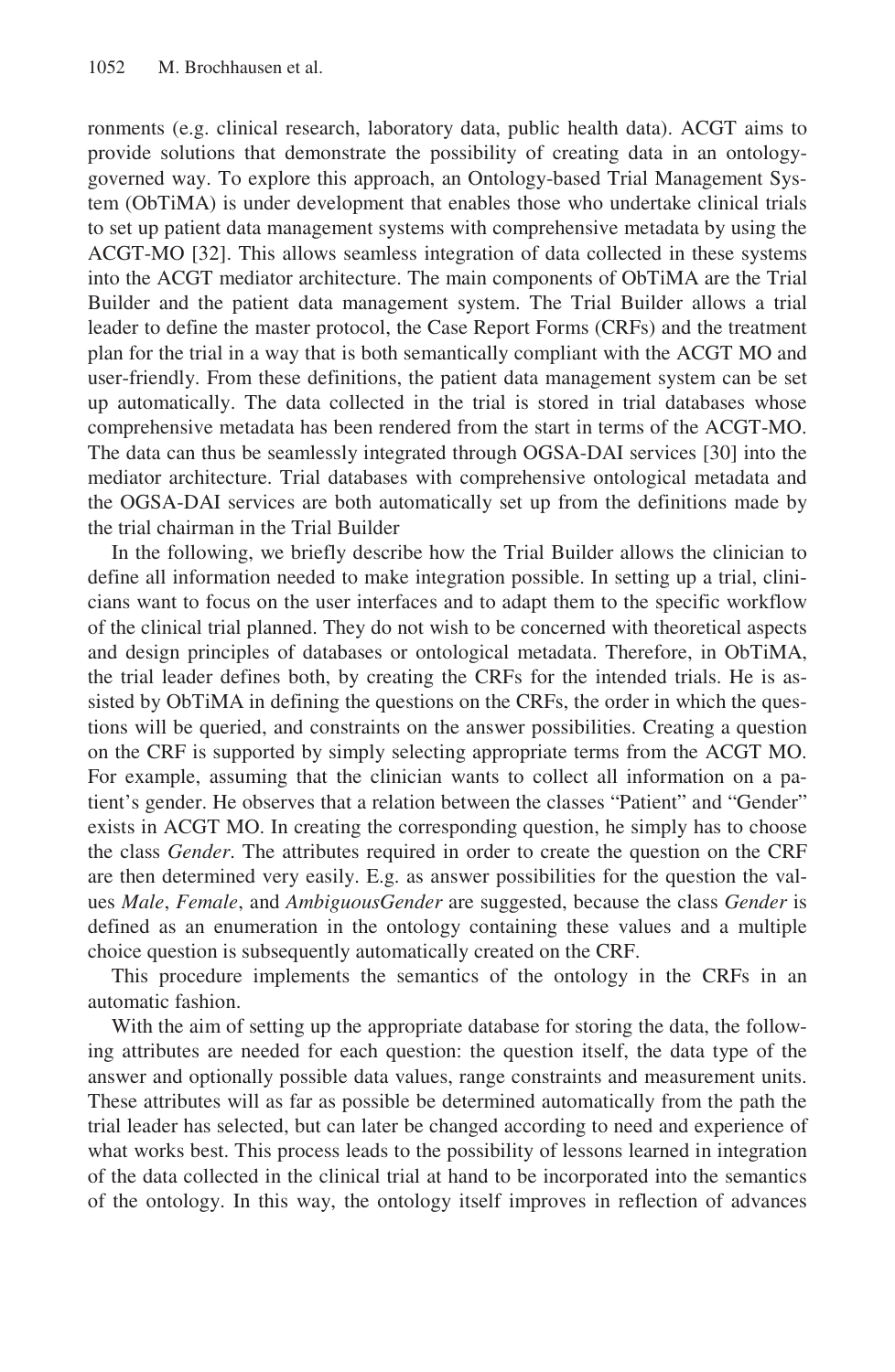made by the researchers using it. Through the integration of the ACGT-MO into Ob-TiMA, data sharing between clinical trials becomes possible. This is necessary to leverage the collected data for further research for example in the creation of crosstrial meta-analyses.

| 2 Ontology Viewer - Microsoft Internet Explorer                                                            |              |       |       |                                  |                           |
|------------------------------------------------------------------------------------------------------------|--------------|-------|-------|----------------------------------|---------------------------|
| Bearbeiten Ansicht Favoriten Extras ?<br>Datei                                                             |              |       |       |                                  |                           |
| D Suchen ☆Favoriten → 日 日 日 日 日 日 出 名<br>$ \boldsymbol{z} $<br>⇔<br>Zurück +<br>$\pmb{\times}$<br>G.       |              |       |       |                                  |                           |
| Adresse   http://obtima.ibmt.fhg.de/pages/trialdesigner/ontologyViewer.jsf                                 |              |       |       |                                  | $\Rightarrow$ Wechseln zu |
| v Los geht's! ( Si + 12 Lesezeichen + 32 blockiert 40 Rechtschreibprüfung + 3 Übersetzen + >><br>Coogle G- |              |       |       |                                  | Einstellungen             |
| tanancing Clinica Generatio Trials <b>On Cancer</b>                                                        |              |       |       |                                  |                           |
| All trials My trials Query trials Create trials Administration Help                                        |              |       |       | Logged in as testobtima (Logout) |                           |
| Path: Patient                                                                                              | <b>Value</b> | Exist | Count |                                  |                           |
| + hassibling------Sibling R-                                                                               |              |       |       |                                  |                           |
| hasGender------Gender                                                                                      |              |       |       |                                  |                           |
| + hasPerformanceRating------PerformanceRating                                                              |              |       |       |                                  |                           |
| + undergoesMedicalProcess------MedicalProcess R-                                                           |              |       |       |                                  |                           |
| + hasPartNeoplasm------Neoplasm R <e< td=""><td></td><td></td><td></td><td></td><td></td></e<>             |              |       |       |                                  |                           |
| hasProgenitor------Progenitor R<                                                                           |              |       |       |                                  |                           |
| hasAge------Age                                                                                            | $\circ$      |       |       |                                  |                           |
| hasweight------Weight                                                                                      |              |       |       |                                  |                           |
| + hasBloodPressure------BloodPressure                                                                      | $\bullet$    |       |       |                                  |                           |
| hasMother------Mother R<1                                                                                  |              |       |       |                                  |                           |
| hasHeight------Height                                                                                      |              |       |       |                                  |                           |
| hasDisease------Disease                                                                                    |              |       |       |                                  |                           |
|                                                                                                            |              |       |       |                                  |                           |
| ----hasDisease----------NonInfectiousDisease                                                               |              |       |       |                                  |                           |
| --------hasDisease----------Tabagism<br>+ --------hasDisease----------Syndrome                             |              |       |       |                                  |                           |
|                                                                                                            |              |       |       |                                  |                           |
| --------hasDisease-----------Alcoholism<br>+ --------hasDisease----------TumorDisease                      |              |       |       |                                  |                           |
|                                                                                                            |              |       |       |                                  |                           |
| --------hasDisease-----------Neutropenia<br>画                                                              |              |       |       | Internet                         |                           |

**Fig. 2.** The ObTiMA ontology viewer

We are aware that this ambitious enterprise requires tools to overcome the gap between clinical practice and biomedical reality representation. Even if an ontology provides natural language definitions for its entities and relationships (in order to make them human understandable) they are still defined in a way that is not based on practical or clinical perceptions of reality. In order to meet this desideratum, the Trial Builder provides an application-specific view on the ontology, a view that is meant to assist clinicians engaged in clinical practice or clinical trial management.

Recent studies showed that, under three different scenarios, the accuracy of SNOMED coding is only slightly over 50 % [33, 34]. One additional potential advantage of ObTiMA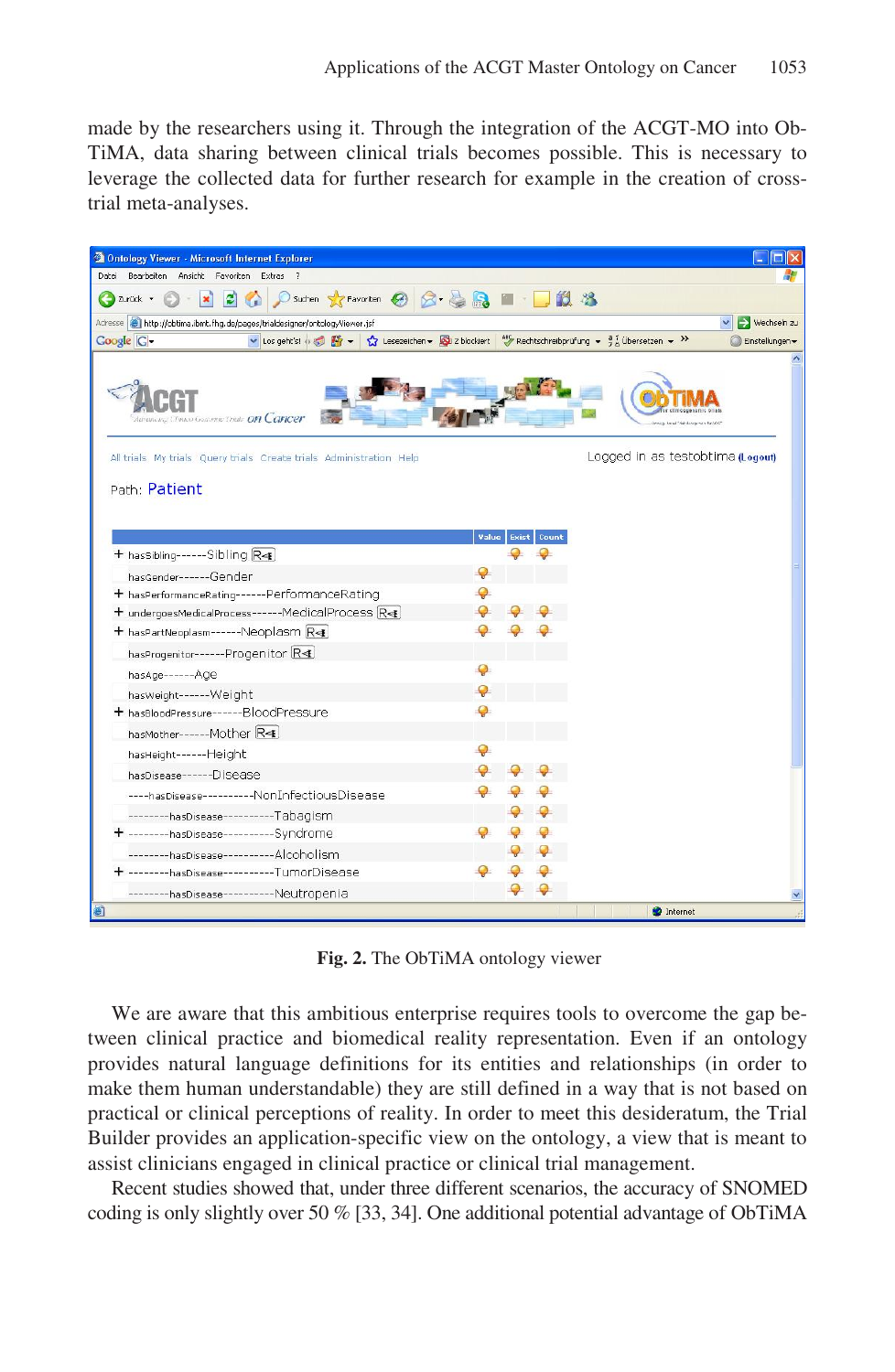is that it may help put an end to some of the problems currently faced by those using coding techniques to map clinical data unto biomedical terminologies.

## **6 Conclusions**

The ACGT project provides a novel terminological resource for cancer research and management. It has long been recognized that an obvious application for an ontology resource is to provide a stable common schema for a mediation system such as the one that serves integration across the ACGT network. ACGT has addressed also another problem which is to provide more efficient and reliable tools for coding of clinical data by providing an ontology-driven Clinical Trial Management system which aids the clinician in collecting the data in a way compliant with the ontology.

# **References**

- [1] Buetow, K.H.: Cyberinfrastructure: Empowering a Third Way, Biomedical Research. Science Magazine 308(5723), 821–824 (2005)
- [2] Tsiknakis, M., Brochhausen, M., Nabrzyski, J., Pucaski, J., Potamias, G., Desmedt, C., Kafetzopoulos, D.: A semantic grid infrastructure enabling integrated access and analysis of multilevel biomedical data in support of post-genomic clinical trials on Cancer. IEEE Transactions on Information Technology in Biomedicine, Special issue on Bio-Grids 12(2), 205– 217 (2008)
- [3] Cali, A.: Reasoning in Data Integration Systems: Why LAV and GAV Are Siblings. In: Zhong, N., Raś, Z.W., Tsumoto, S., Suzuki, E. (eds.) ISMIS 2003. LNCS (LNAI), vol. 2871, pp. 562–571. Springer, Heidelberg (2003)
- [4] http://www.ifomis.org/acgt/1.0
- [5] Tsiknakis, M., et al.: Building a European Biomedical Grid on Cancer, Challenges and Opportunities of HealthGrids. In: Procs. of the HealthGrid 2006 conference, Valencia, Spain, pp. 247–258 (2006)
- [6] http://nciterms.nci.nih.gov/NCIBrowser/Dictionary.do
- [7] http://obofoundry.org/ro
- [8] Ceusters, W., Smith, B., Goldberg, L.: A Terminological and Ontological Analysis of the NCI Thesaurus. Methods of Information in Medicine 44, 213–220 (2005)
- [9] http://www.mged.org
- [10] http://sig.biostr.washington.edu/projects/fm
- [11] http://www.geneontology.org
- [12] Smith, B., Brochhausen, M.: Establishing and Harmonizing Ontologies in an Interdisciplinary Health Care and Clinical Research Environment. In: Blobel, B., Pharow, P., Nerlich, M. (eds.) eHealth: Combining Health Telematics, Telemedicine, Biomedical Engineering and Bioinformatics to the Edge, pp. 219–234. IOS Press, Amsterdam (2008)
- [13] Dörr, M.: The CIDOC CRM An Ontological Approach to Semantic Interoperability of Metadata. AI Magazine 24(3)
- [14] http://protege.stanford.edu
- [15] http://www.w3.org/2004/OWL
- [16] Smith, B., Ceusters, W., Klagges, B., Kohler, J., Kumar, A., Lomax, J., Mungall, C.J., Neuhaus, F., Rector, A., Rosse, C.: Relations in Biomedical Ontologies. Genome Biology 6, R46 (2005)